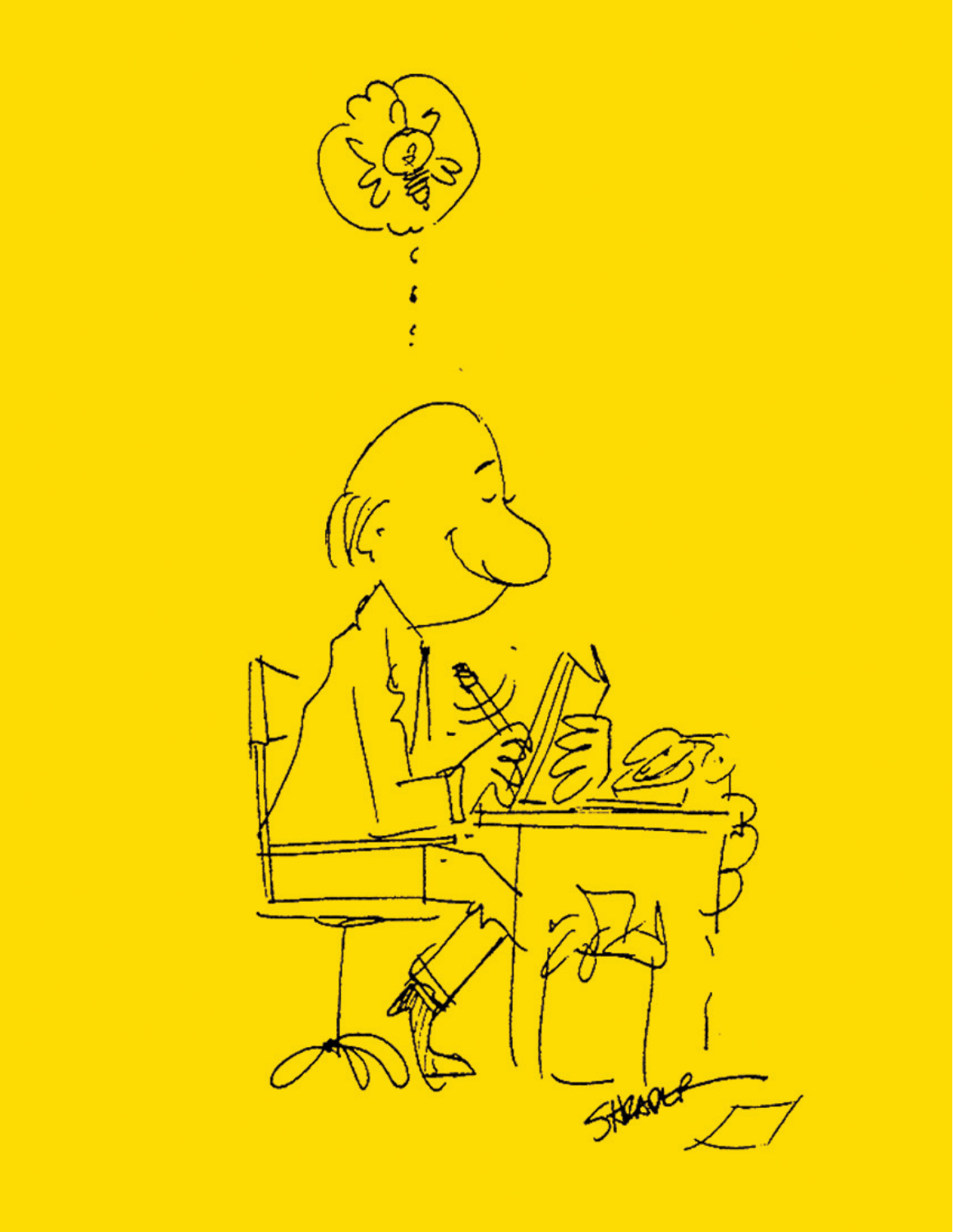#### **CONTENTS**

- **1. GENERAL THOUGHTS**
- **2. PEOPLE IDEAS**
- **3. ABOUT THE ORGANIZATION**
- **4. BONUSES**

#### **JIM HOWLAND**

Chairman Emeritus CH2M HILL Consulting Engineers February, 1982

*cover caricature by Bill Shrader cartoons by Bob Wehmert*

© CH2M HILL, 2009 CO022006003MKT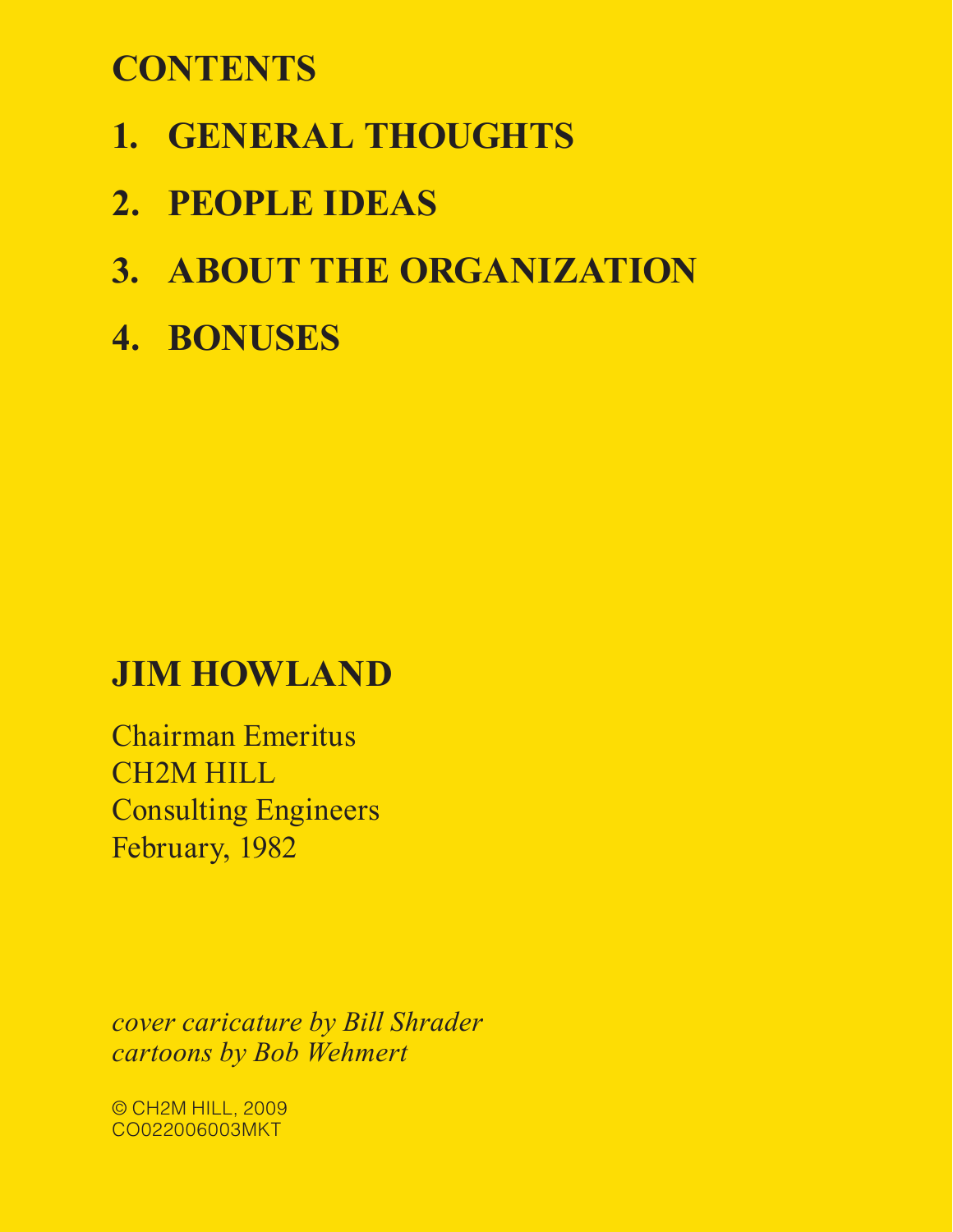### **1. GENERAL THOUGHTS**



A. A good test to determine if a contemplated action is ethical is to ask, "Would I want to see it in the headlines tomorrow morning?"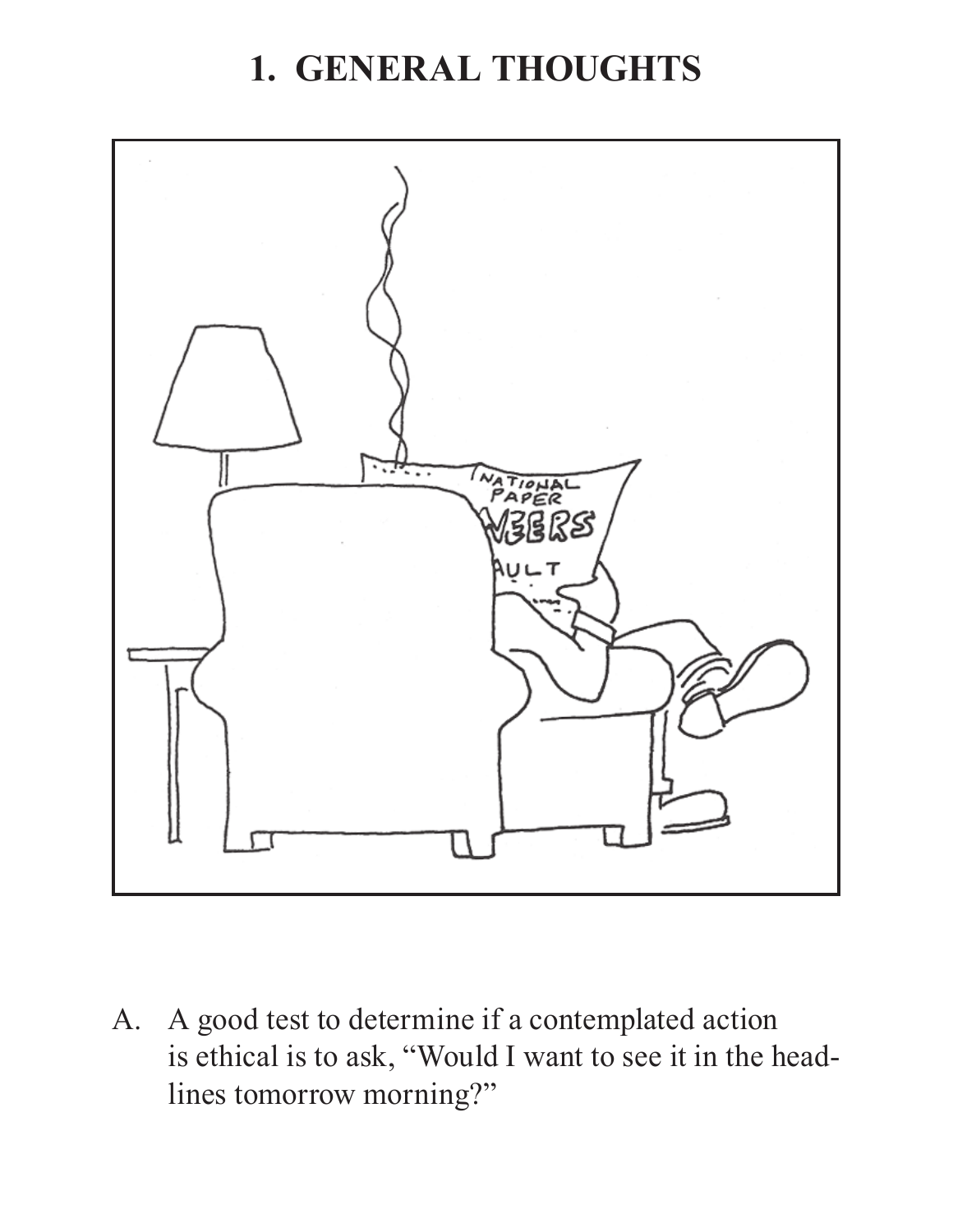

- B. Avoid position perks such as parking spaces reserved for individuals, thick rugs, swivel thrones, and oversized offices. Smaller offices and more conference rooms provide better use of space.
- C. Excessive perks trap the receiver. Conscientious perk receivers knock themselves out to justify the perks and the others let them do it feeling that, "With all those perks, he/she ought to knock himself/herself out"
- D. The one-page memo is the most effective form of written communication. The number of memos set aside and lost increases as the square of the number of pages.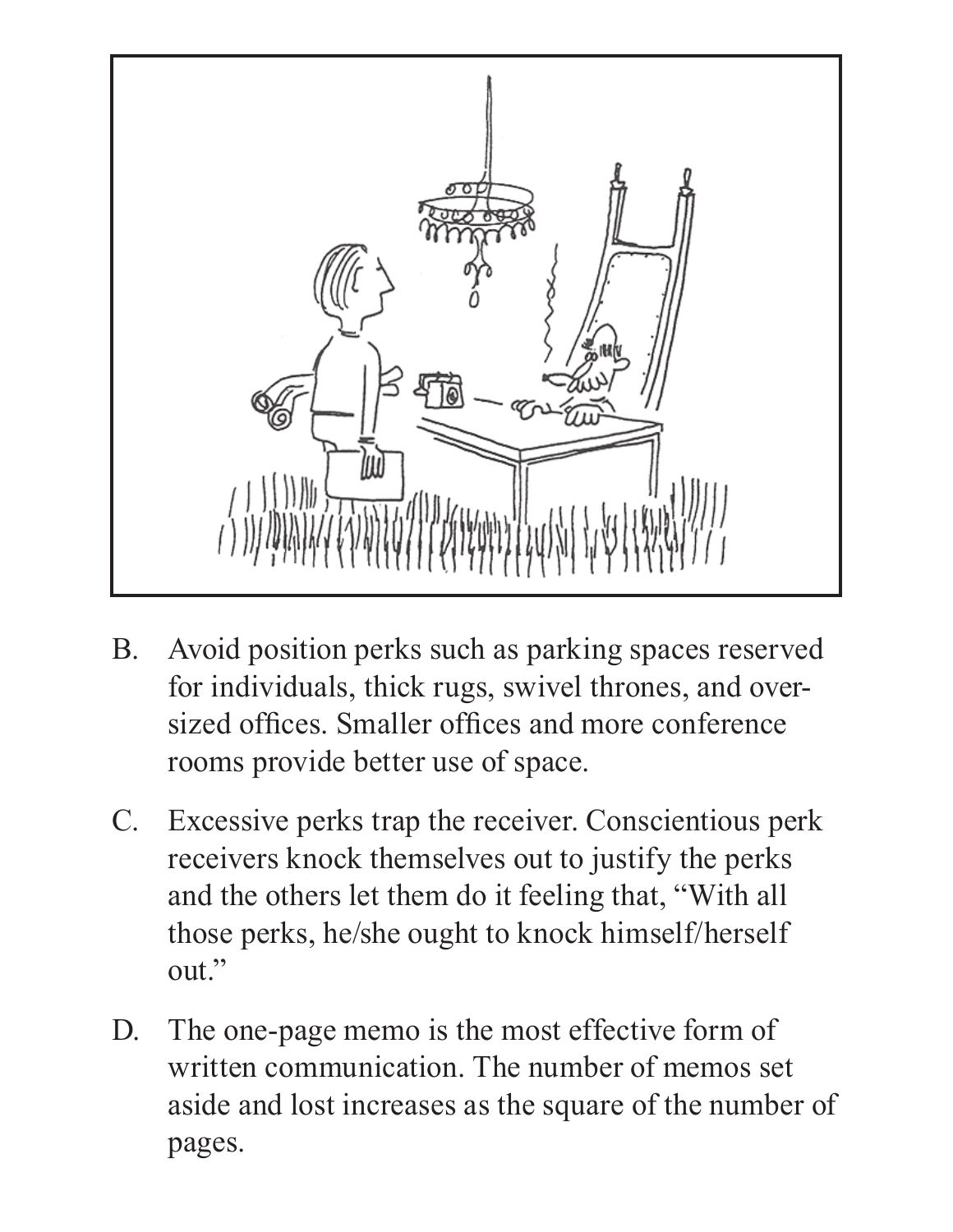E. The 5-minute speech will win over the longer variety. Few points are made or souls saved after the first 5 minutes of a monologue.



F. Let's everybody be generous. It is especially important that those at or near the top of the heap be willing to spread the returns in dollars and recognition around. The gymnast on top is dependent on all those solid people who support him.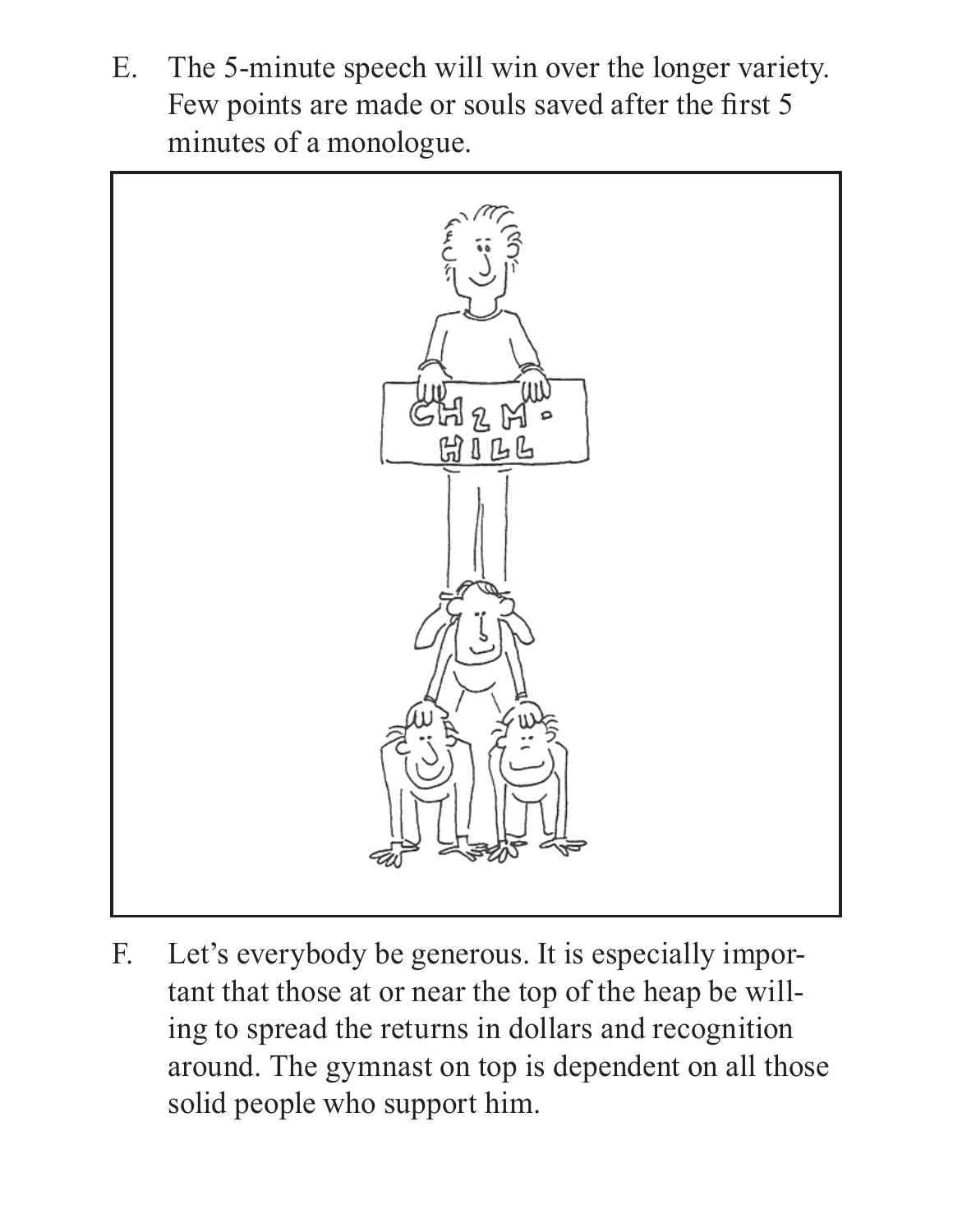- G. Every meeting should have an agenda and a time schedule.
- H. Work is enjoyable when one is doing a good job.



- I. Approve computerization only if it will be beneficial at twice the estimated cost or if bankruptcy can be avoided when the cost runs five times the estimate.
- J. The quality of our services is of paramount importance. We must do a much better job than our competition in solving clients' problems if we are to succeed.
- K. There is a fine line between failure and success both in getting a project and doing a project. Little things like getting the report in a day early, taking special care to keep the client informed, and going back once more on our own time to check on something or with somebody can be the critical ingredients.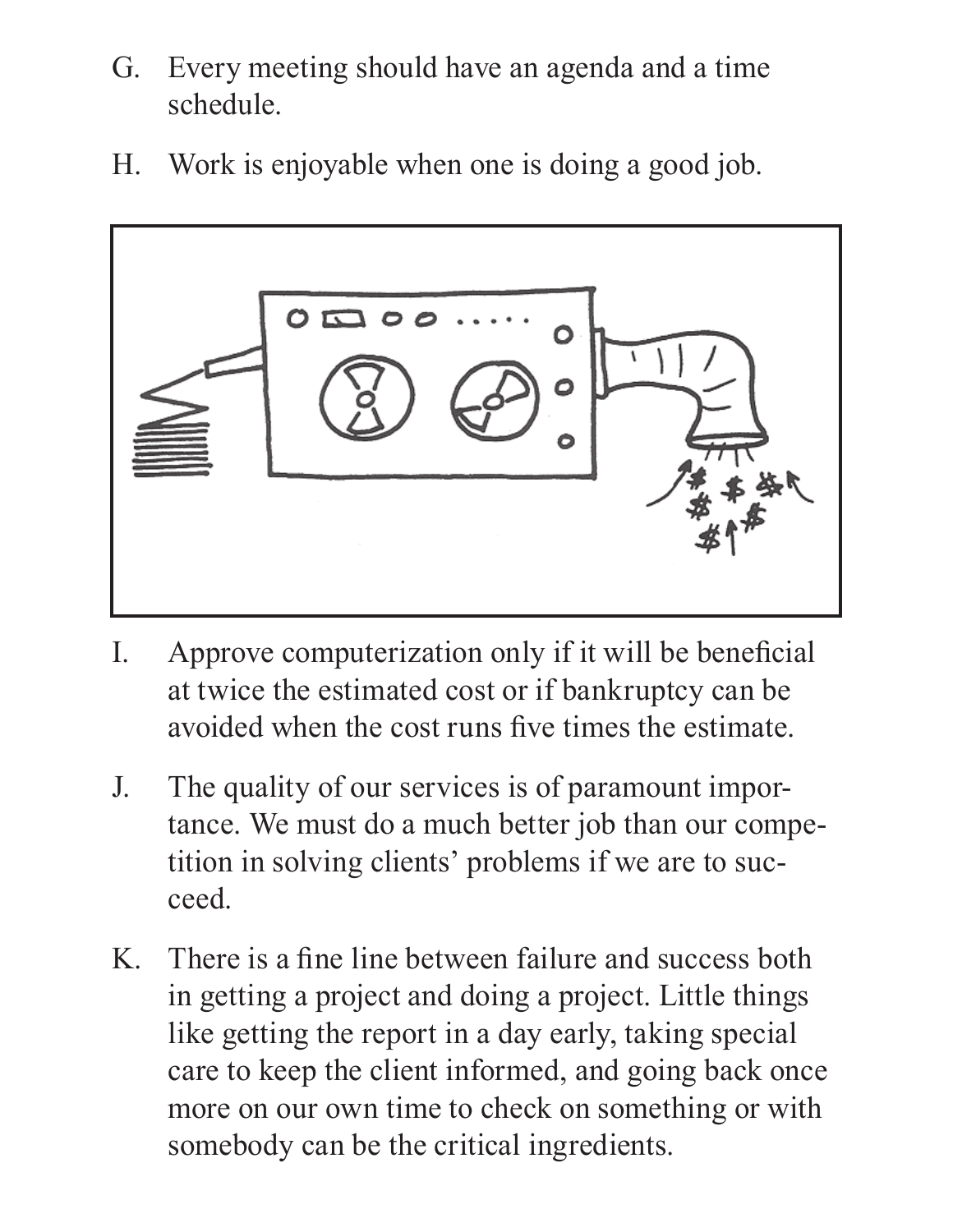L. Let us be flamboyant when it comes to dreaming and thinking; conservative in our personal habits while doing interesting, innovative things inside and outside the firm.



M. The client is king ... or queen. Each one is important. An extra phone call or meeting him/her at the airport are the kinds of things which, in addition to outstanding work in their behalf, can keep clients in our camp.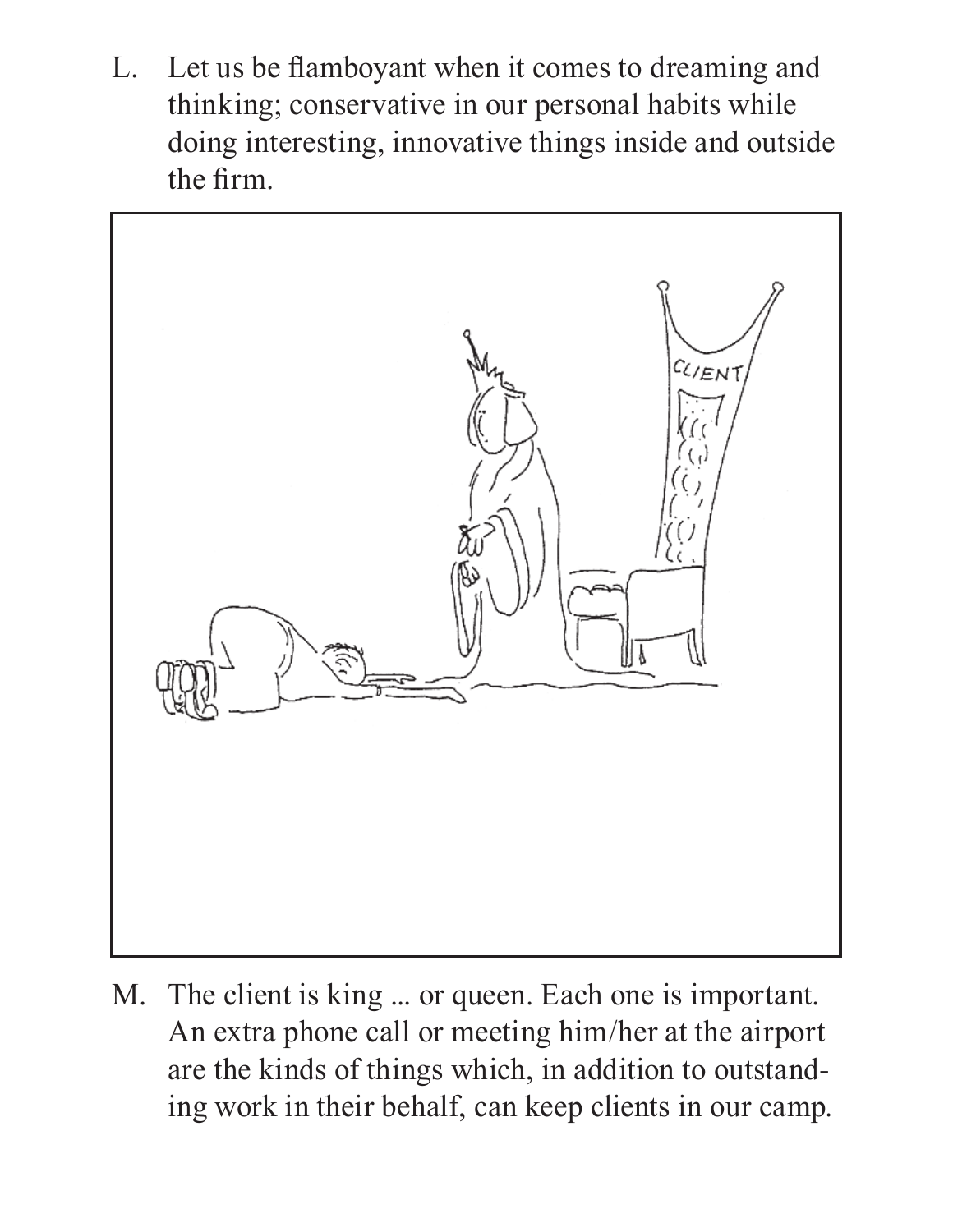## **2. PEOPLE IDEAS**

A. Integrity is the all-important prerequisite to employment. The person must be honest with himself and others or we have no foundation on which to build.



B. There is strong statistical evidence that the staff's perception of its leaders is a major factor in motivating and holding strong people. Even though many may never have met the top people, if their perception is that the leaders are honest, intelligent humans working like mad to advance the company and those in it, the rank and file will respond in kind.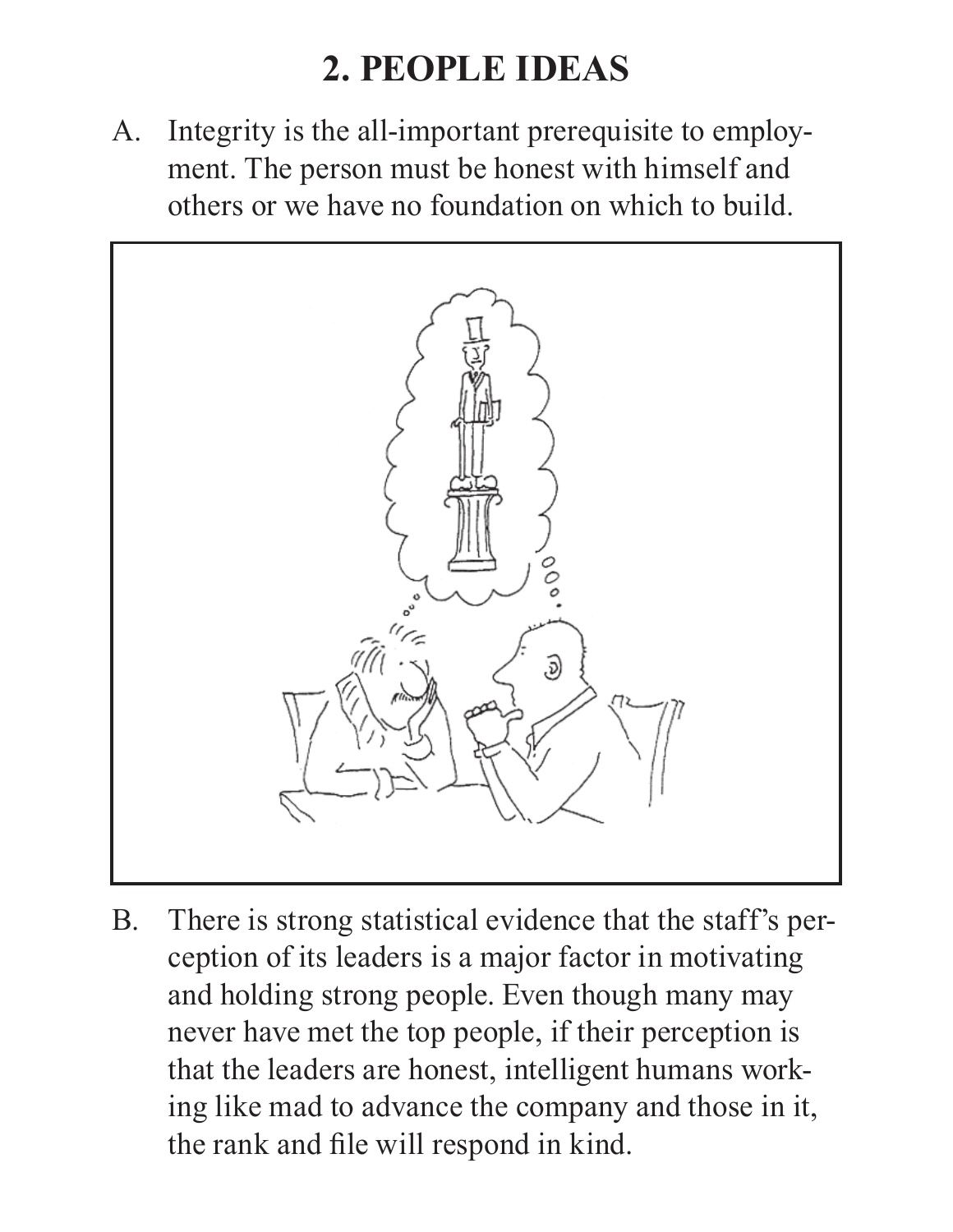C. Go to the other person, particularly when you carry bad news. The person is more at ease in his own surroundings and you have better control of the length of the conversation.



D. The person closest to the action has the best chance of making the right decision — if the person is properly informed of the firmwide implications.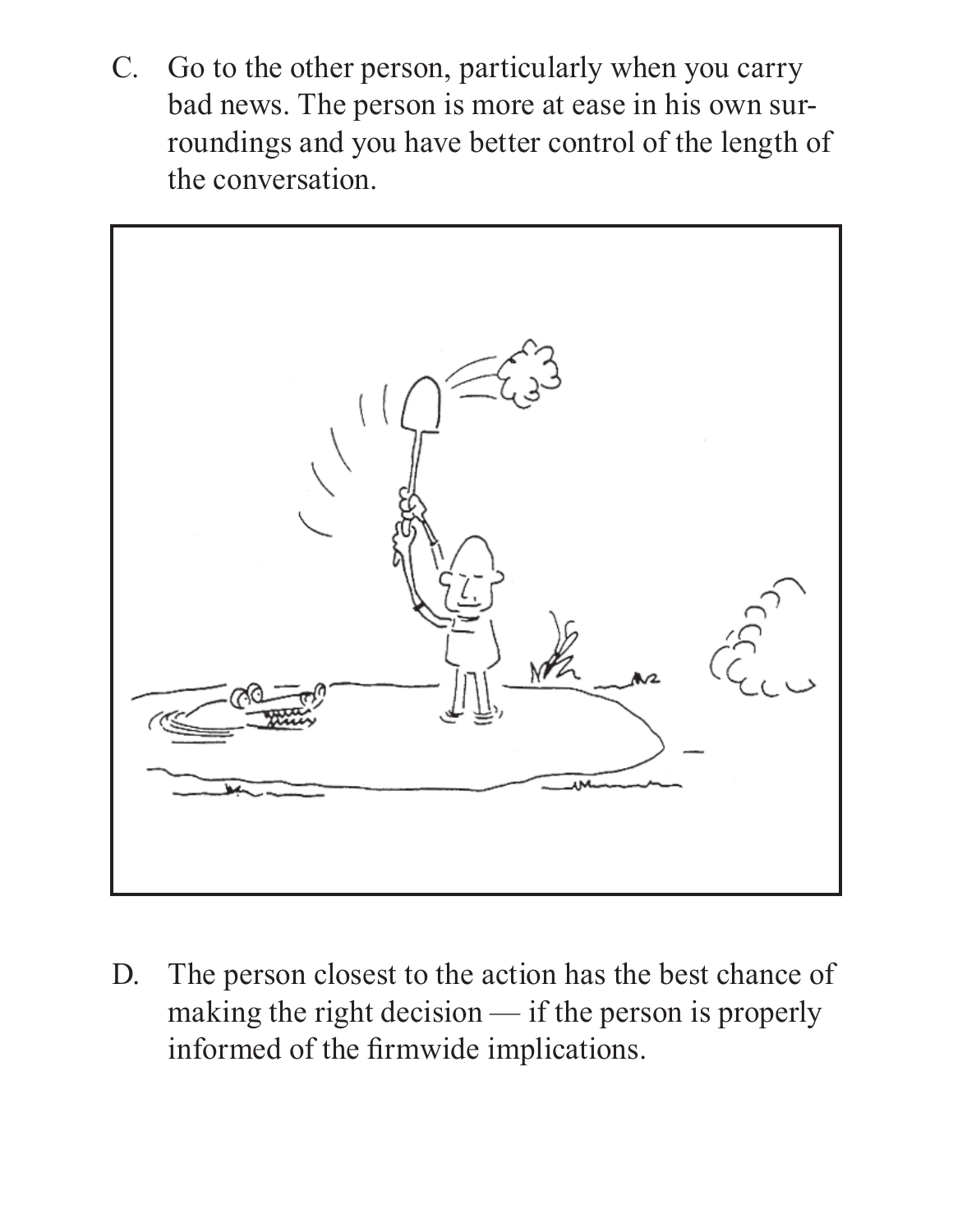- E. A feeling of unity throughout the firm is extremely important. Yet we must give each unit (office, department, etc.) independence to innovate and fully apply their talents.
- F. Admit your own mistakes openly and in good humor. Everybody will feel better!
- G. We are large enough to be able to employ more than one person from a family, but, like the plague, avoid one working for the other.
- H. A strong aspect of leadership is example. This is strikingly evident in regard to morning punctuality.
- I. There are all sorts of benefits from building from within. We need to be interested in pleasant people of unimpeachable character and strong capabilities wherever we can find them. However, we have long established that great success can be obtained through bringing in bright, young people, giving them challenging work, and encouraging them to expand their capabilities with the help of a good coach.
- J. Coaching people at all levels is of utmost importance.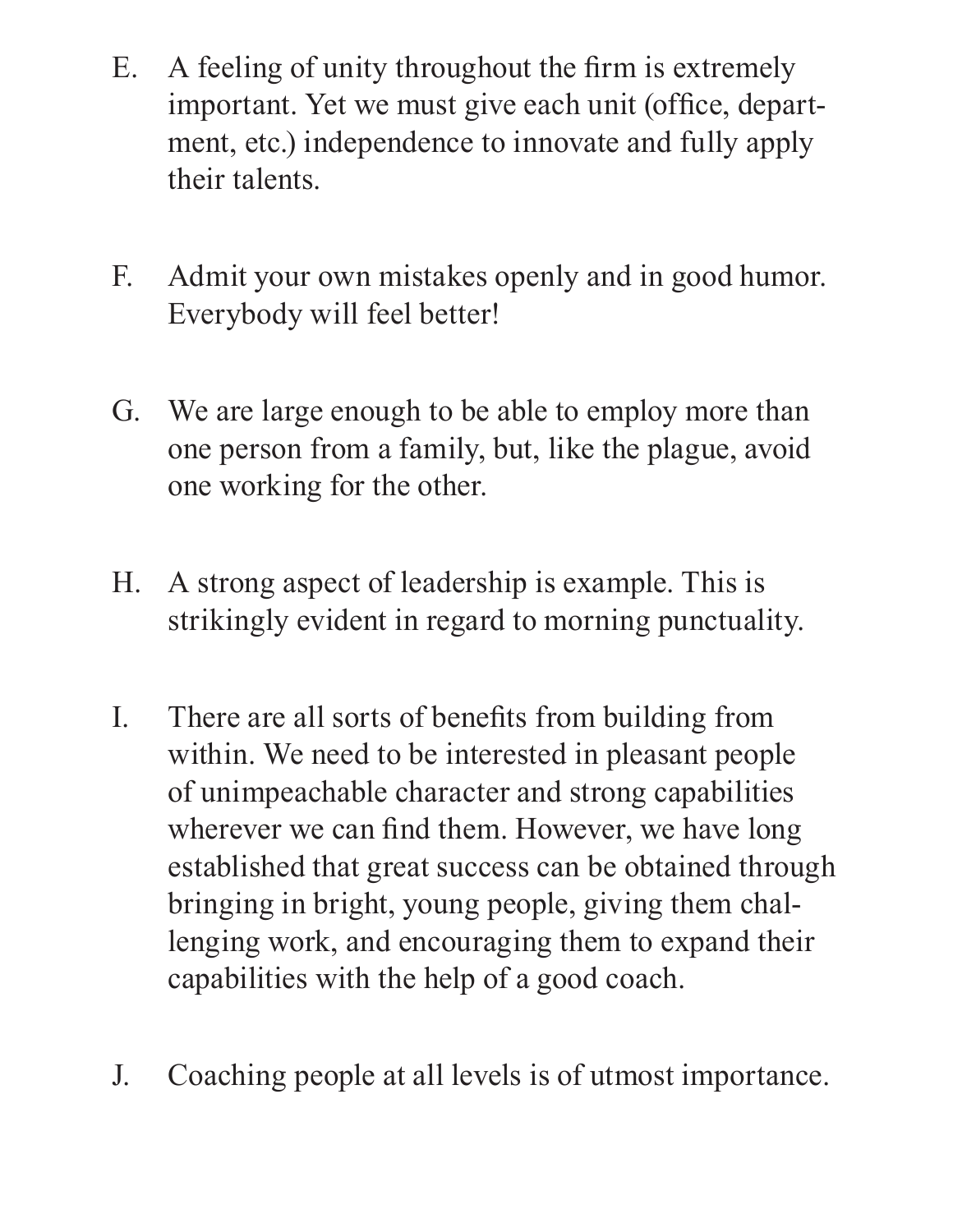

K. Respect should follow those who voluntarily move down or sideways on the organization chart. One reason so many kings and emperors met violent death is that their jobs were for life, thus the only way to get a change at the top was to eliminate the top man.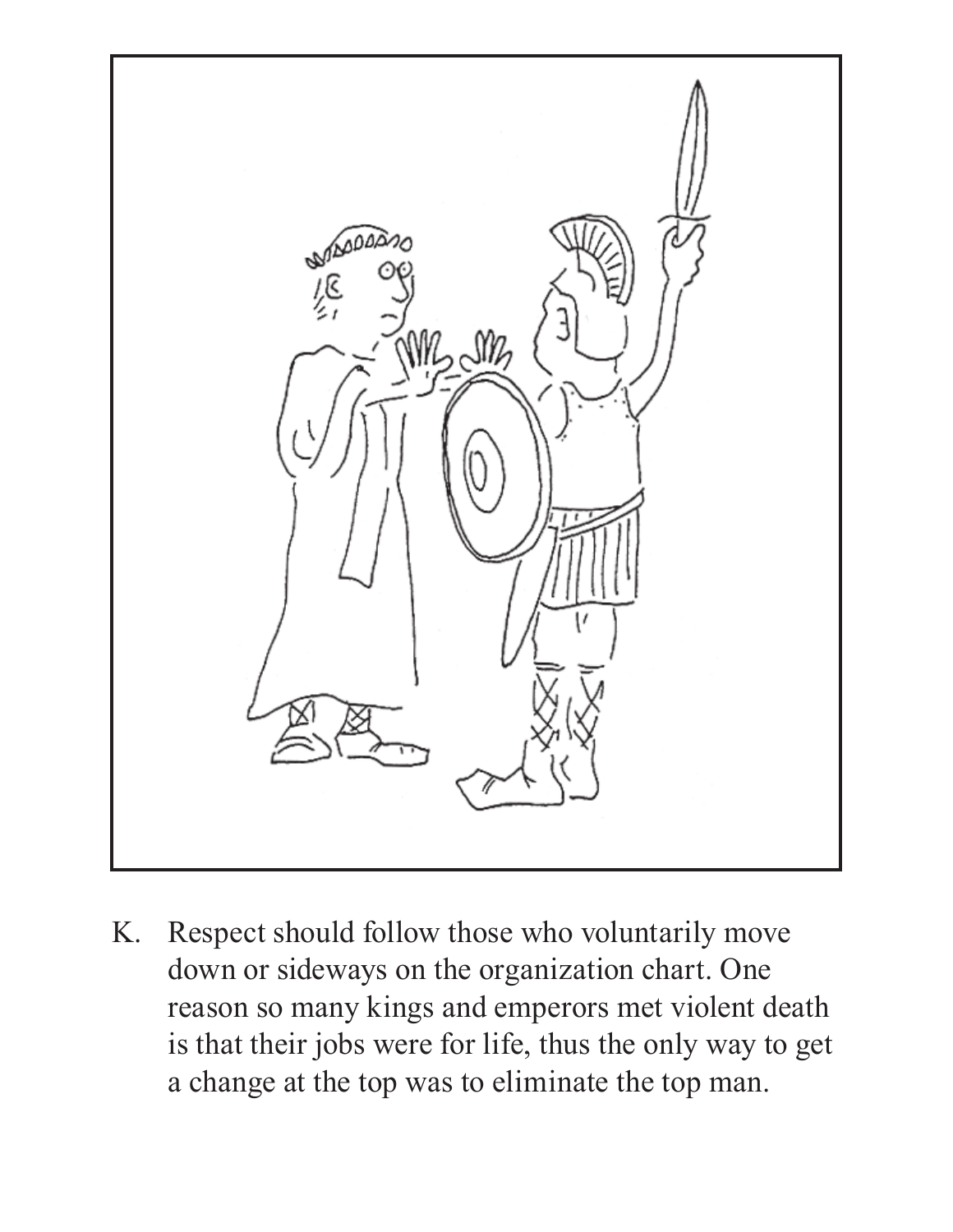

- L. Rules are for everyone.
- M. There is a fine line between a genius and a nut. Which side of the line a person comes down on, can depend on the coaching received from the group leader and the quality of the peer support.
- N. Supervisors so often say, "I want you to do this" or "I want you to do that." Better to say, "It will work best if you do this" or "To conform to the firm's policies, please do that." We do things because it is good for the company, not because of an individual's desires.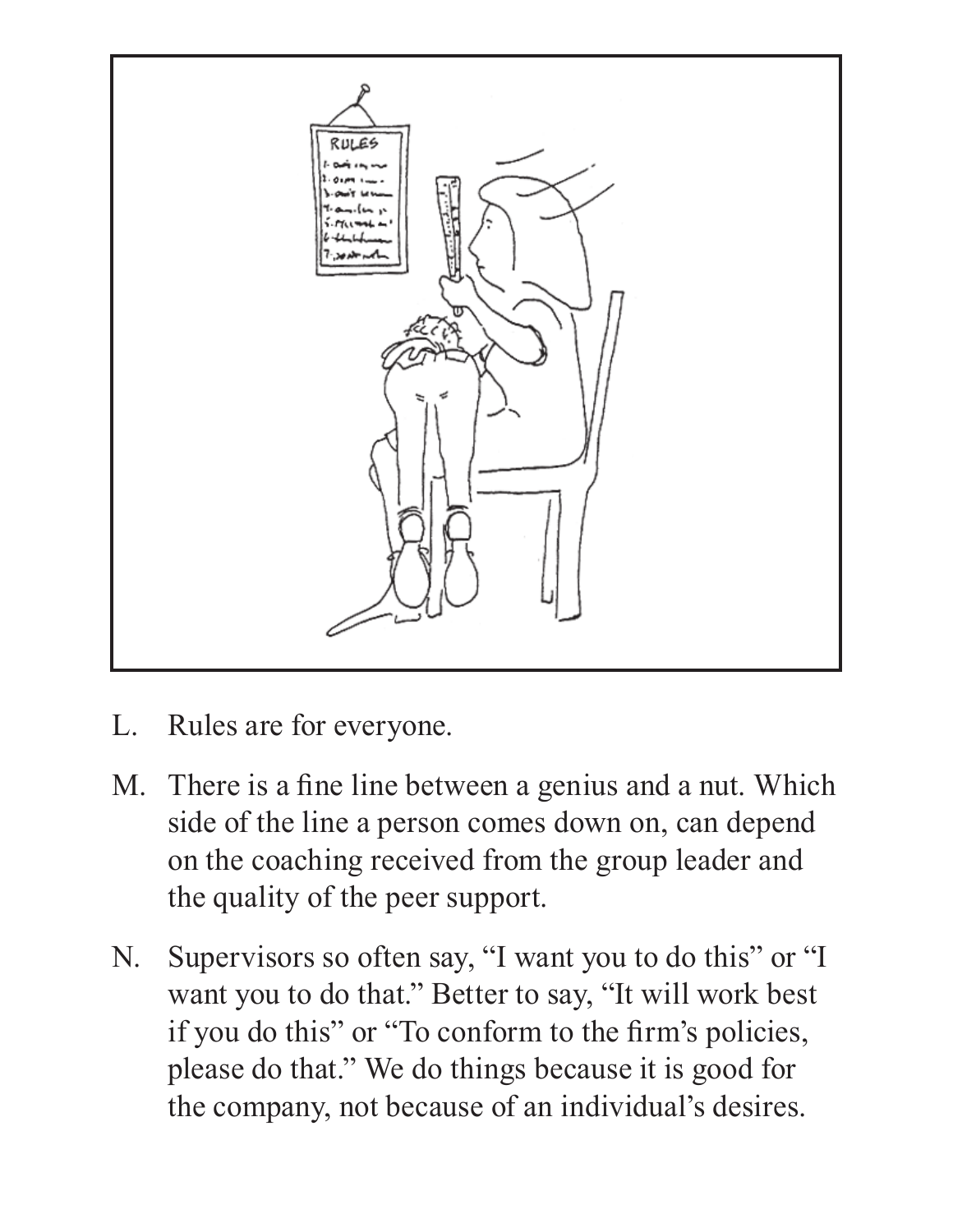# **3. ABOUT THE ORGANIZATION**

- A. No matter what the organizational structure, if the people in it want it to work, it will.
- B. One-on-one assignments result in waste of human resources. It is much better to assign an identifiable part of your job to another to carry out. If both responsibility and authority go with the assignment, the resulting independent action will foster ingenious execution and stretching of the assignee's abilities.
- C. Administrative help is important to both project and nonproject people. However, private secretaries, as generally used, are expensive and insulate their bosses from both the people working with them and the clients ... neither desirable ends.
- D. Ours is a very fluid activity; one of constantly building and dispersing teams all over the world. For people to feel comfortable and to be efficient, all this activity needs to go on within a well-established and relatively unchanging organizational framework.
- E. The organization must be communicated to all who are even remotely involved. The structure does not have to be identical for similar units as no two units can be the same. Each is made up of different people and no two people are alike.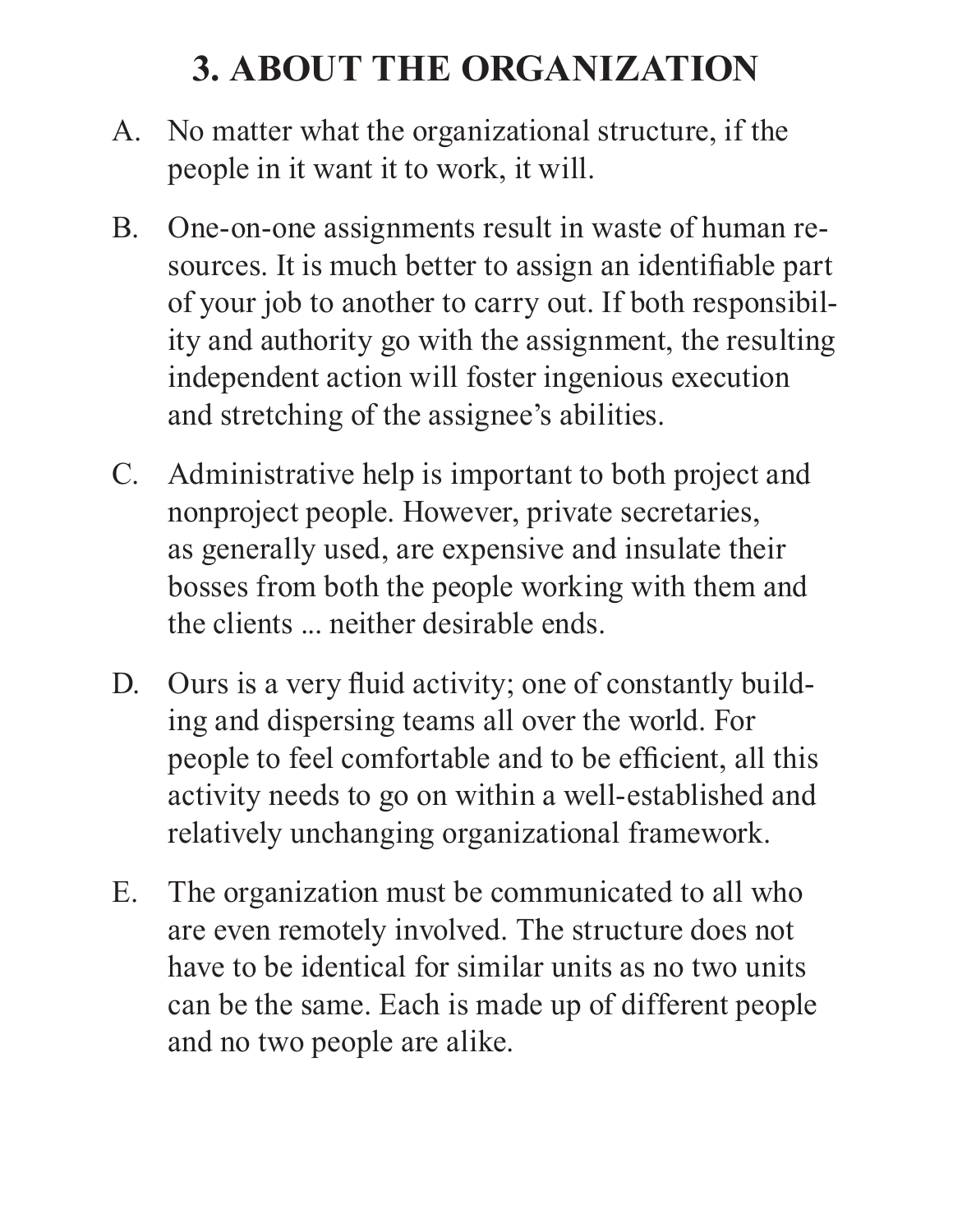F. The "grapevine" is a fast, all-reaching communication system. It can work for the company when there is a strong, highly ethical, and open management style.



G. There is no more important work in the firm than project management. If all the general management people quit for a month, the firm would be hurt but could survive. If all the project managers did the same, we would be out of business.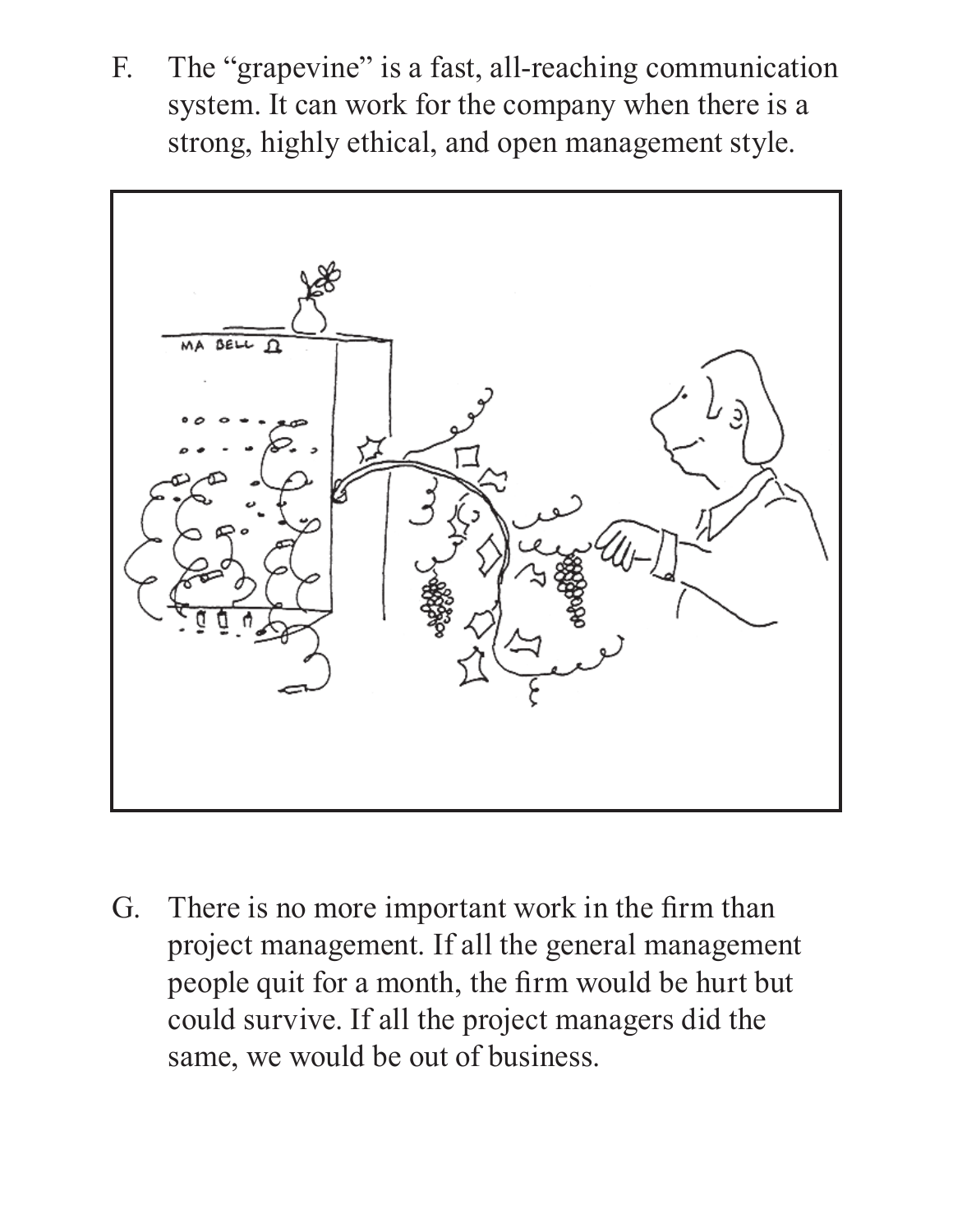### **4. BONUSES**



A. A bonus system is appropriate in a professional service firm. For such a system to work, all involved must continually be informed on the firm's operational and financial progress ... in good times and bad.